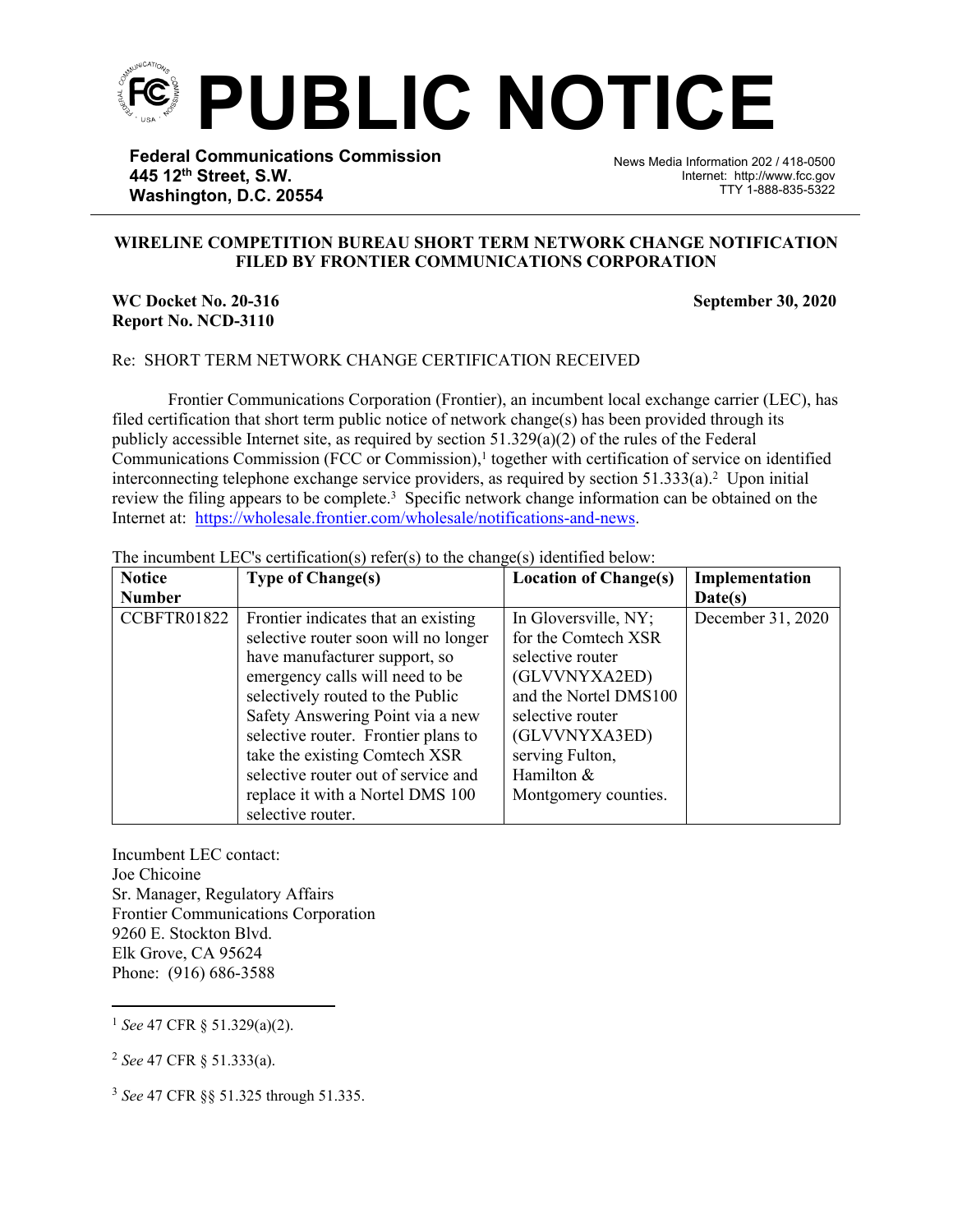An objection to an incumbent LEC's short term notice may be filed by an information service provider or telecommunications service provider that directly interconnects with the incumbent LEC's network. Such objections must be filed with the Commission, and served on the incumbent LEC, no later than the ninth business day following the release of this Public Notice.<sup>4</sup> The effective implementation date(s) of network changes referenced in short term notices are subject to the FCC public notice period described under section  $51.333(b)(1)$ .<sup>5</sup> For purposes of computation of time when filing a petition for reconsideration, application for review, or petition for judicial review of the Commission's decision, the date of "public notice" shall be the later of ten business days after the release date of this Public Notice, or the release date of any further public notice or order announcing final action, as applicable. Should no petitions for reconsideration, applications for review, or petitions for judicial review be timely filed, the proceeding listed in this Public Notice shall be terminated, and the docket will be closed.

Information service providers and telecommunications service providers that directly interconnect with the incumbent LEC's network may file objections, and other interested parties may file comments, regarding this network change notice using the Internet by accessing the ECFS: [http://apps.fcc.gov/ecfs.](http://apps.fcc.gov/ecfs) Filers should follow the instructions provided on the Web site for submitting comments. Generally, only one copy of an electronic submission must be filed. In completing the transmittal screen, filers should include their full name, U.S. Postal Service mailing address, and the applicable docket number. Interested parties also may comment on this network change notice by sending an e-mail to [NetworkChange@fcc.gov.](mailto:NetworkChange@fcc.gov) The subject line of the e-mail must include the correct NCD Report Number or docket number in order for the comments to be considered in conjunction with this proceeding. All information submitted including names and addresses will be publicly available via the web.

Parties who choose to file paper copies must file an original and one copy of each filing. Such filings can be sent by commercial overnight courier, or by first-class or overnight U.S. Postal Service mail.<sup>6</sup> All filings must be addressed to the Commission's Secretary, Office of the Secretary, Federal Communications Commission. Commercial overnight mail (other than U.S. Postal Service Express Mail and Priority Mail) must be sent to 9050 Junction Drive, Annapolis Junction, MD 20701. U.S. Postal Service first-class, Express, and Priority mail must be addressed to 445 12th Street, S.W., Washington, D.C. 20554.

This proceeding is considered a "permit but disclose" proceeding for purposes of the Commission's ex parte rules.<sup>7</sup> Participants in this proceeding should familiarize themselves with the Commission's *ex parte* rules. Persons making *ex parte* presentations must file a copy of any written presentation or a memorandum summarizing any oral presentation within two business days after the presentation (unless a different deadline applicable to the Sunshine period applies). Persons making oral *ex parte* presentations are reminded that memoranda summarizing the presentation must (1) list all

<sup>7</sup> 47 CFR § 1.1200 *et seq*.

<sup>4</sup> *See* 47 CFR § 51.333(c).

<sup>5</sup> *See* 47 CFR § 51.333(b)(1).

<sup>&</sup>lt;sup>6</sup> In response to the COVID-19 pandemic, the FCC has closed its current hand-delivery filing location at FCC Headquarters. We encourage outside parties to take full advantage of the Commission's electronic filing system. Any party that is unable to meet the filing deadline due to the building closure may request a waiver of the comment or reply comment deadline, to the extent permitted by law. *FCC Announces Closure of FCC Headquarters Open Window and Change in Hand-Delivery Filing*, Public Notice, DA 20-304 (rel. Mar. 19, 2020), [https://www.fcc.gov/document/fcc-closes-headquarters-open-window-and-changes-hand-delivery-policy.](https://www.fcc.gov/document/fcc-closes-headquarters-open-window-and-changes-hand-delivery-policy)